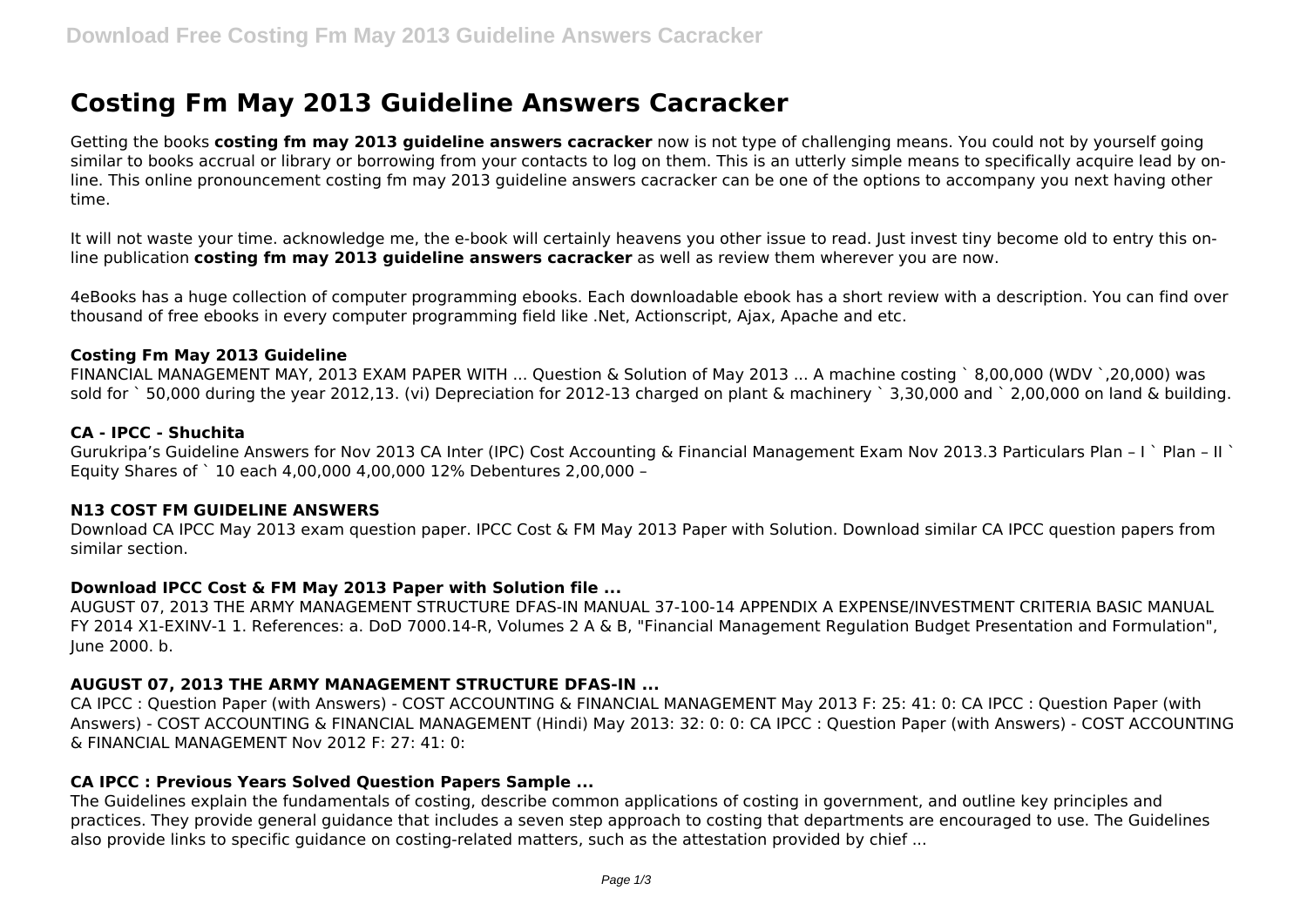#### **Archived - Guidelines on Costing- Canada.ca**

IPCC May 2015 Suggested Answers Cost Accounting & FM  $\qquad$  3 No.1 for CA/CWA & MEC/CEC MASTER MINDS Note: 1) Direct manufacturing expenses given is assumed as for to be budgeted production i.e 2,00,000 & 1,50,000. for Xml & Yml given in the problem.

# **SUGGESTED ANSWERS TO MAY 2015 IPCC EXAMS COST ACCOUNTING & FM**

Step-by-step guideline for disease-specific costing. This step-by-step guideline provides practical recommendations on methods and data sources in settings with data availability constraints for six sequential steps: 1) definition of the study perspective, 2) characterization of the unit of analysis, 3) identification of cost items, 4) measurement of cost items, 5) valuation of cost items, and ...

# **Step-by-step guideline for disease-specific costing ...**

hello guys hariharan sir had posted important questions related to costing FM may 2012 exams do check it http cahariharan blogspot in COSTING AND FINANCIAL MANAGEMENT IMPORTANT THEORY QUESTIONS FOR CA IPCC PCC May 2012 EXAM Enumerate the objectives of cost accounting For business survival . CCI Menu.

# **Costing & fm important questions - link here - Students Forum**

FM Global has provided this link for your convenience only and it is not responsible for the content, links, privacy or security of the website. By clicking CONTINUE you are acknowledging that you are utilizing a third party site where you may be requested to enter certain personal information.

# **FM Global Loss Prevention Data Sheets – FM Global**

Three Requirements of an Effective Cost System – Part Two . In part one, we examined the role of having a complete view of costs that extends beyond just the cost to manufacture products. Here, we'll drill down on product costs and discuss how multiple sets of product costs are vital in helping manufacturing companies make sound, informed business decisions.

# **Three Requirements of an Effective Cost System – Part Two ...**

Gurukripa's Guideline Answers for May 2016 CA Inter (IPC) Cost Accounting & Financial Management Exam May 2016.2 Solution: Similar to CA Final RTP, N 15 Qn. To achieve BEP in 2016, Required Contribution= 2016 Fixed Cost = Year 2015 Fixed Cost + 10% increase = (1,20,000 units  $\times$  60 pu) + 10%

# **3. IPCC Cost Accounting and Financial Management May 2016**

ICAI - The Institute of Chartered Accountants of India set up by an act of parliament. ICAI is established under the Chartered Accountants Act, 1949 (Act No. XXXVIII of 1949)

# **ICAI - The Institute of Chartered Accountants of India**

It's been believed that practicing through CA IPCC previous year question papers is an efficient way to prepare for exams as it helps to know the pattern and format prescribed by ICAI.. IPCC last attempt will be on November 2019, and thereafter student will be compulsorily converted to the new revised syllabus.

# **ICAI Previous Year CA IPCC Question Papers With Solution**

Micro-costing is a cost estimation method that allows for precise assessment of the economic costs of health interventions. It has been demonstrated to be particularly useful for estimating the costs of new interventions, for interventions with large variability across providers, and for